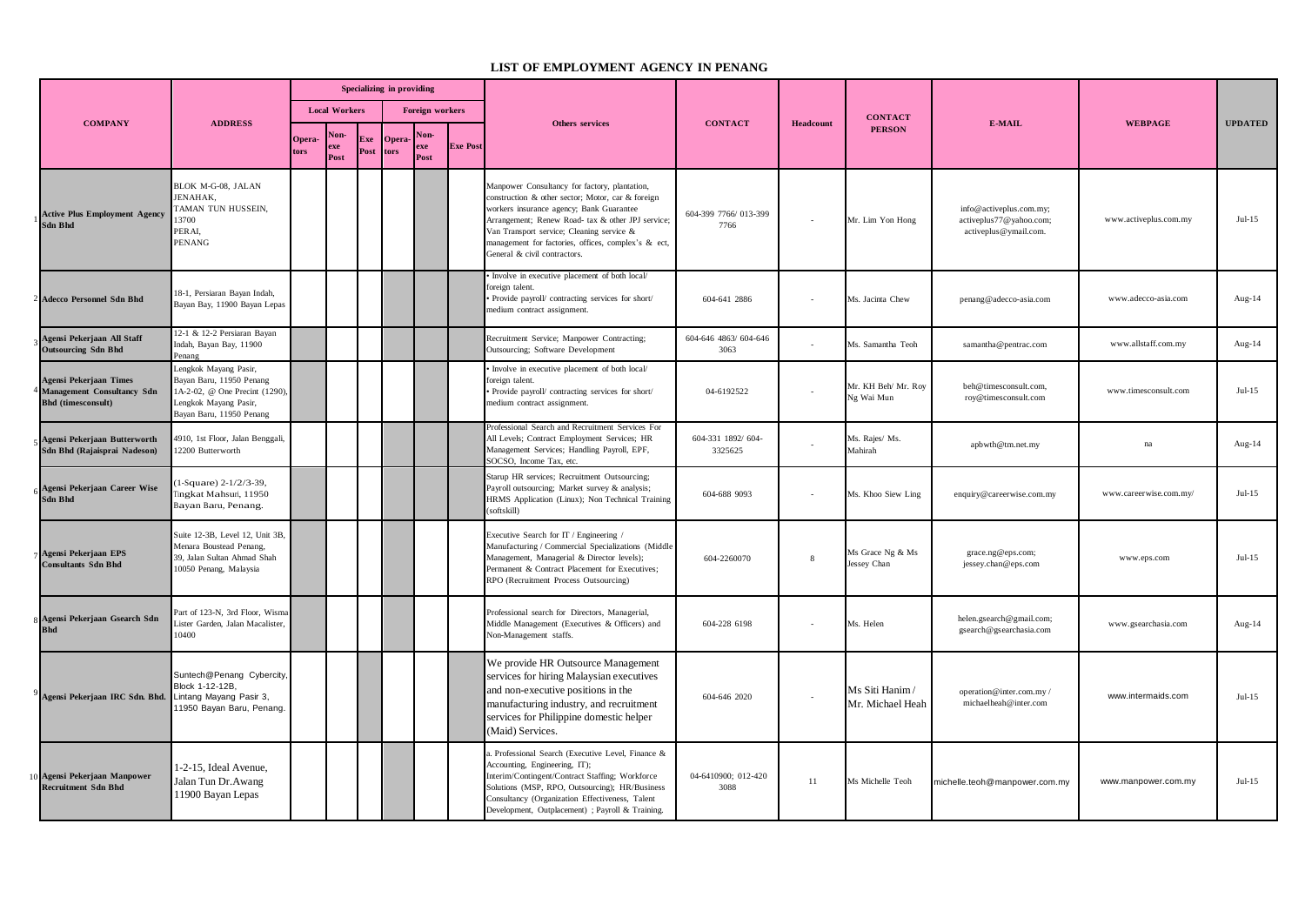| <b>Agensi Pekerjaan NCS Solutions</b><br><b>Sdn Bhd</b>                                         | 1-4-23, Krystal Point Corporate<br>Park. Jalan Tun Dr. Awang.<br>11900 Bayan Lepas, Penang            |  |  |  |                                                                                                                                                                                                               | 604-644 9684                 | $\overline{\phantom{a}}$ |                                   | hr@ncsis.com.my                                            | www.ncsis.com.my                               | Aug- $14$ |
|-------------------------------------------------------------------------------------------------|-------------------------------------------------------------------------------------------------------|--|--|--|---------------------------------------------------------------------------------------------------------------------------------------------------------------------------------------------------------------|------------------------------|--------------------------|-----------------------------------|------------------------------------------------------------|------------------------------------------------|-----------|
| <b>Agensi Pekerjaan Times</b><br><b>Management Consultancy Sdn</b><br><b>Bhd</b> (timesconsult) | 1A-2-02. @ One Precint (1290).<br>Lengkok Mayang Pasir, Bayan<br>Baru, 11950 Penang                   |  |  |  | Involve in executive placement of both local/ foreign<br>talent, Provide payroll/ contracting services for short/<br>medium contract assignment.                                                              | 04-6192522                   |                          | Mr. KH Beh/ Mr. Roy<br>Ng Wai Mun | beh@timesconsult.com.<br>rov@timesconsult.com              | www.timesconsult.com                           | $Jul-15$  |
| Agensi Pekerjaan Virtue<br><b>Associates Sdn Bhd</b>                                            | 1-2-42. Ideal Avenue. Jalan Tun<br>Dr Awamg, 11900 Bayan Lepas                                        |  |  |  | Talent Pipeline Building, Train & Placement<br>Program; Job Fit & Career Assessment for pre-<br>placement; Hire & Retain program; HR Set-up &<br>Consultancy; Experiential Soft-skill development<br>workshop | 604-638 1981/604-638<br>1982 |                          | Ms. Jenna Loh & Mr.<br>John Goh   | iloh@virtueassociates.com:<br>johngoh@virtueassociates.com | www.virtueassociates.com/:<br>www.mycareer.my/ | Aug- $14$ |
| <b>Agensi Pekerjaan Zenith Services</b><br><b>Sdn Bhd</b>                                       | No. 54. First Floor, Lebuh Bukit<br>Kecil Satu, Sungai Nibong,<br>11900 Penang, Malaysia              |  |  |  | Executive Search/Recruitment; Outsourcing/Vendor<br>Managed Resource/Flexible Workforce;<br>Temps/Contract Employees; Human Resource<br>Management Services/Solutions                                         | 604-6412880                  |                          | Ms Chiah Shiau Wen                | shiau wen@zenithmal.com                                    | na                                             | Aug- $14$ |
| <b>AP Millennium Consultants (M)</b><br>Sdn. Bhd.                                               | B303-3-16. Krstal Point, Jalan<br>Sultan Azlan Shah, 11900<br>Bayan Baru, Penang                      |  |  |  | Executive/Technical Search services for both<br>local/foreign talent across industry sectors.<br>Application for expatriate positions under<br>DP10 inclusive of work permit extension<br>services.           | 04-6439400<br>012-4446392    |                          | Zarina Binti Abdul<br>Rahman      | zarina@mymillenniumjobs.com                                | www.mymillenniumiobs.com                       | $Jan-18$  |
| <b>BTI Consultants Sdn Bhd</b><br>(Penang Office)                                               | 1-2-21 Krystal Point II, Jalan<br>Tun Dr Awang, Lebuh Bukit<br>Kecil Enam, 11900 Sg. Nibong<br>Penang |  |  |  | Specialise executive search in top level<br>management - Board, C-suites & Directors,<br>Executive coaching & Leadership development,<br>Talent Profiling Assessment, Talent mapping & HR<br>Consulting       | 04-6444012/ 012- 2092        |                          | Ms Hor Seer Foon                  | seerfoon hor@bticonsultants.com                            | www.bticonsultants.com                         | $Jul-15$  |

| <b>COMPANY</b>                      | <b>ADDRESS</b>                                                                                                   |                |                      |           | Specializing in providing |                     |                 |                                                                                                                                                                                                                                                   |                                  |           |                             |                                                        |                          |                |
|-------------------------------------|------------------------------------------------------------------------------------------------------------------|----------------|----------------------|-----------|---------------------------|---------------------|-----------------|---------------------------------------------------------------------------------------------------------------------------------------------------------------------------------------------------------------------------------------------------|----------------------------------|-----------|-----------------------------|--------------------------------------------------------|--------------------------|----------------|
|                                     |                                                                                                                  |                | <b>Local Workers</b> |           |                           | Foreign workers     |                 |                                                                                                                                                                                                                                                   |                                  |           | <b>CONTACT</b>              |                                                        |                          |                |
|                                     |                                                                                                                  | Opera-<br>tors | Non-<br>exe<br>Post  | Post tors | Exe Opera-                | Non-<br>exe<br>Post | <b>Exe Post</b> | <b>Others services</b>                                                                                                                                                                                                                            | <b>CONTACT NO.</b>               | Headcount | <b>PERSON</b>               | E-MAIL                                                 | <b>WEBPAGE</b>           | <b>UPDATED</b> |
| <b>CapTalent Consulting Sdn Bhd</b> | Unit 615, Blk A, Lobby 4,<br>Damansara Intan, No 1, Jln SS<br>20/27, Petaling Jaya 47400,<br>Selangor, Malaysia. |                |                      |           |                           |                     |                 | Executive Search in the middle to senior level<br>management across industry sectors, recruiting key<br>managerial talents for clients' leadership team, and<br>tailoring to the needs of clients in Project<br>Recruitment and Managed services. | 03-7726 9929 / +6012-298<br>0028 |           | Mr. Yong Chong Soon         | yongchongsoon@gmail.com/<br>chongsoon@captalent.com.my | www.captalent.com.my     | Aug- $14$      |
| 18 Career Channel Sdn.Bhd           | B-4-23, Krystal Point, 303 Jalan<br>Sultan Azlan Shah, 11900 Sg.<br>Nibong, Penang                               |                |                      |           |                           |                     |                 | Executive Search Services for Middle Management<br>to Senior Level. Specialises in OEM,<br>Semiconductors, Contract Manufacturing, IC<br>Designers.                                                                                               | 04-642 6318 Ext. 309             |           | Ms. Vera Wong               | info@careerchannel.com.my                              | www.careerchannel.com.my | Aug- $14$      |
| <b>EBMI Manpower Services</b>       | No. 2123, 1st Floor,<br>Jalan Rozhan, Taman Impian<br>Ria.<br>Alma. 14000 Bukit Mertaiam.<br>Penang              |                |                      |           |                           |                     |                 | Also provide construction workers and maids<br>(foreign)                                                                                                                                                                                          | 04-5880070                       |           | Ms. Liza                    | liza ebm@yahoo.com                                     | na                       | Aug- $14$      |
| <b>Global Teamgroup Sdn. Bhd.</b>   | No. 42, 1st. Floor, Jalan Sungai<br>Tiram 3. Taman Tunas Damai.<br>11900 Bayan Lepas, Penang.                    |                |                      |           |                           |                     |                 | A a manpower agency, we supply all types of<br>contractual manpower for the electronic<br>manufacturing facilities in Bayan Lepas Penang.                                                                                                         | 016-4440157 / 013-<br>4534535    |           | Mr. Sugain or Ms.<br>Sujata | hr.training@global-teamgroup.com                       | www.global-teamgroup.com | Aug- $14$      |
| <b>IACPR Executive Compass</b>      | Suite A & B, Level 16.<br>Menara Northam Suites.<br>55-16-A. Jalan Sultan Ahmad<br>Shah.<br>10050 Penang         |                |                      |           |                           |                     |                 | Executive Search Services for Mid level to Senior<br>Level positions in Asia; Technical Search Services<br>for manufacturing, Research and Design positions in<br>Asia; Pre Opening Recruitment; Outplacement<br>services                         | 604-227 4525 / 7                 |           | Mr. Jason Peh               | jason@executivekompass.com                             | www.executivekompass.com | Aug- $14$      |